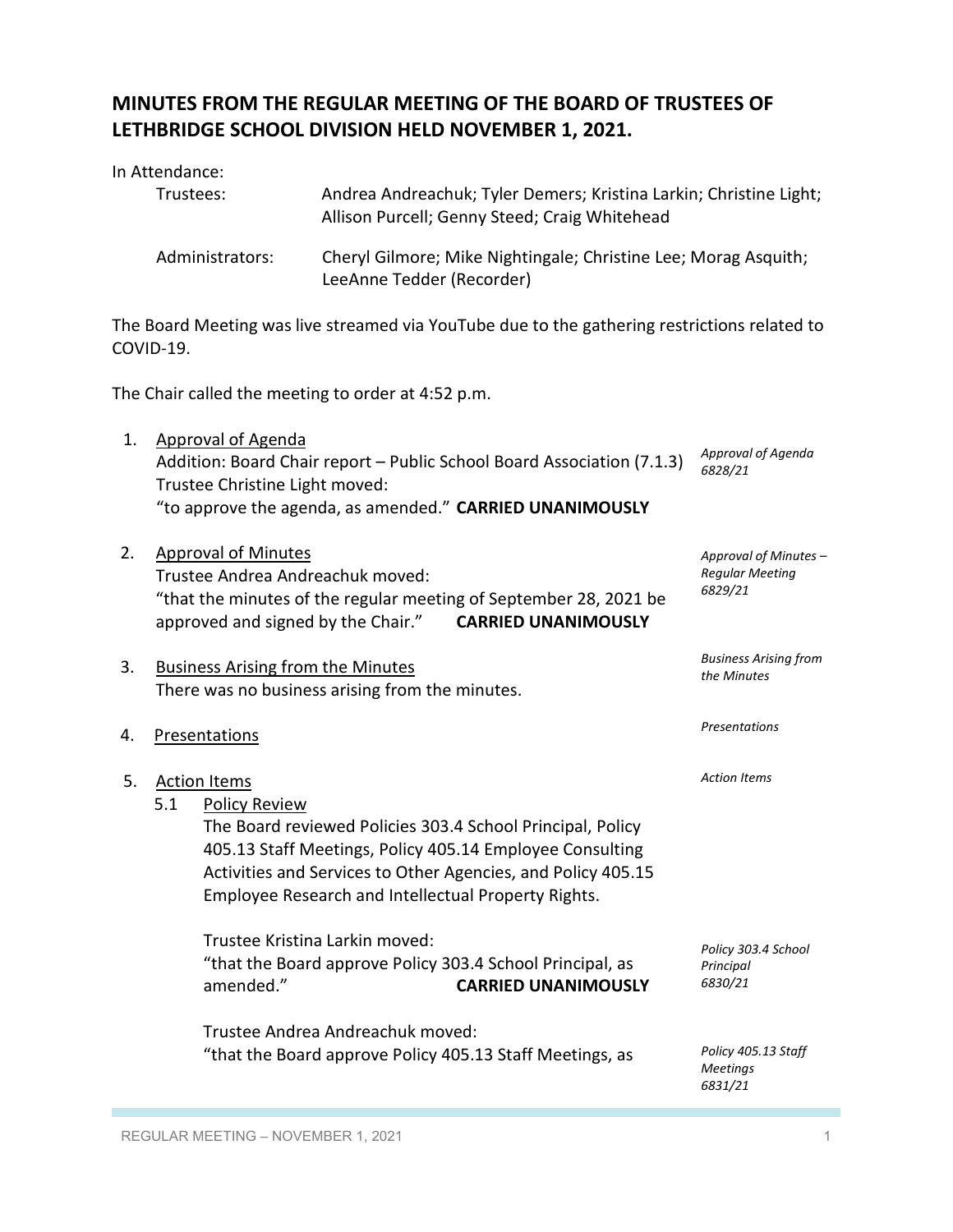## amended." **CARRIED UNANIMOUSLY**

Trustee Christine Light moved: "that the Board approve Policy 405.14 Employee Consulting Activities and Services to Other Agencies, as amended." **CARRIED UNANIMOUSLY**

### **Public Forum**

ATA President, Derek Resler, offered congratulations to new and returning Board members. Due to COVID protocols, Christmas dinner will be for ATA members only. Sometime early in the new year, ATA will invite all members of the Board as a meet and greet. Derek thanked the previous Board for their opposition to the draft curriculum. Not just the opposition but with thoughtful reasoning behind the decision. A link to a research document detailing issues the ATA has with the draft curriculum will be shared with Trustees.

> Trustee Craig Whitehead moved: "that the Board approve Policy 405.15 Employee Research and Intellectual Property Rights, as amended."

### **CARRIED UNANIMOUSLY**

5.2 School Board Annual Work Plan The Board reviewed the annual work plan of pre-planned events. November – Board Assurance Results Report. On-Going – add Committee of the Whole meetings.

Trustee Kristina Larkin moved: "that the Board of Trustees approve the School Board Annual Work Plan, as amended." **CARRIED UNANIMOUSLY**

5.3 Health and Mental Health Supports in Lethbridge Trustees discussed how they could advocate for supports in Lethbridge.

Trustee Andrea Andreachuk moved: "to write a letter to the City of Lethbridge, Chamber of Commerce, MLA Shannon Phillips, MLA Nathan Neudorf, Health Minister, Education Minister, Economic Development, MP Rachel Harder, Alberta Health Services, and Primary Care Network outlining concerns around students and staff health supports and mental health supports in Lethbridge."

**CARRIED UNANIMOUSLY**

*Policy 405.14 Employee Consulting Activities and Services to Other Agencies 6832/21*

*Public Forum*

*Policy 405.15 Employee Research and Intellectual Property Rights 6833/21*

*Annual Work Plan 6834/21*

*Health and Mental Health Supports*

*Advocacy letter 6835/21*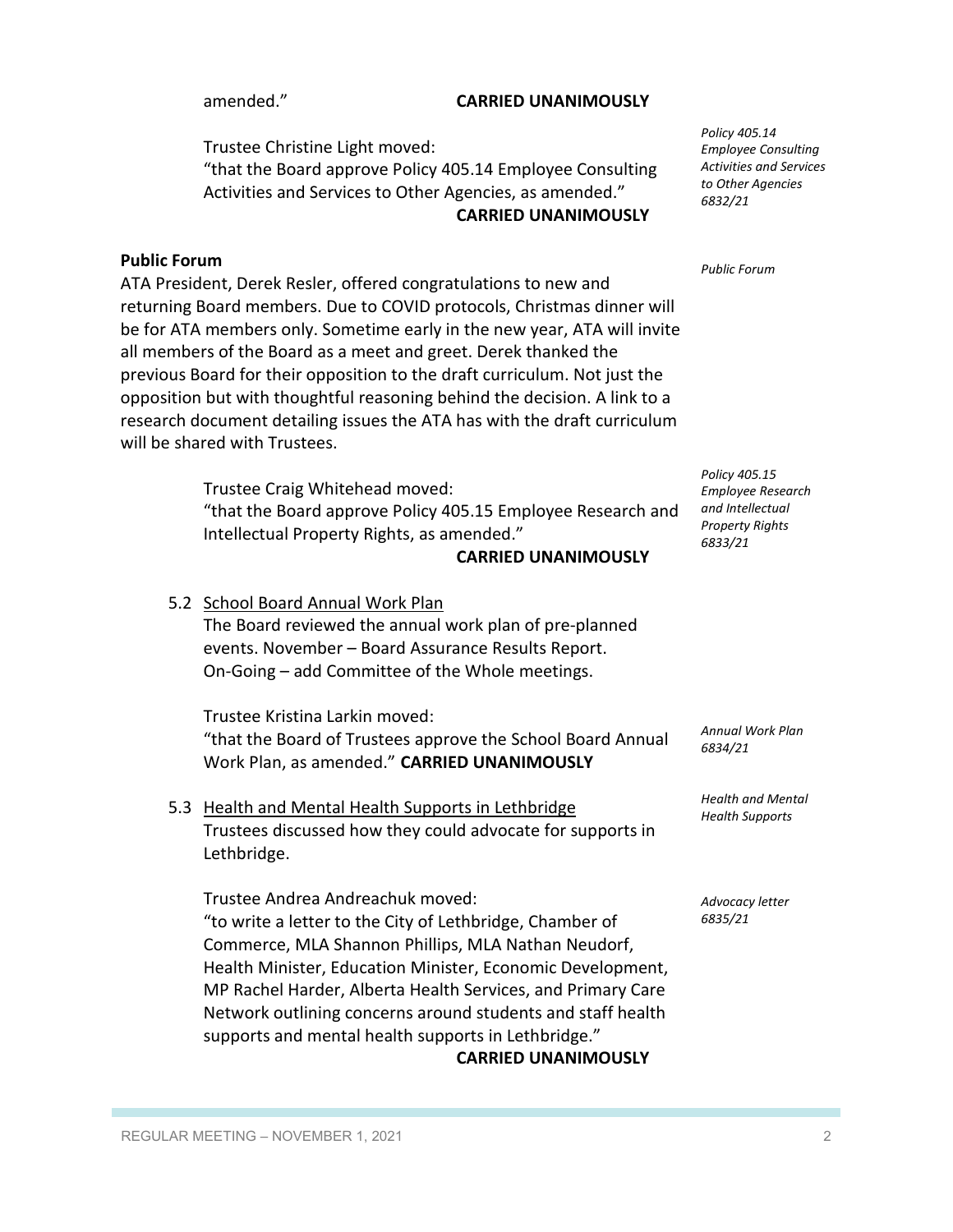| June 1 - Genny Steed                                                                                                                                                  |                                                                        |
|-----------------------------------------------------------------------------------------------------------------------------------------------------------------------|------------------------------------------------------------------------|
| 7.1.3 Public School Boards Association of Alberta (PSBAA)<br>Trustees received an email for their upcoming meeting<br>fall general meeting.                           |                                                                        |
| Trustee Craig Whitehead moved:<br>"that we get more information at a Committee of the<br>Whole meeting to discuss possible membership."<br><b>CARRIED UNANIMOUSLY</b> | <b>Public School Board</b><br><b>Association of Alberta</b><br>6836/21 |
| REGULAR MEETING - NOVEMBER 1, 2021                                                                                                                                    | 3                                                                      |

## January 5 – Christine Light February 2 – Andrea Andreachuk March 2 – Tyler Demers April 6 – Craig Whitehead May 4 – Kristina Larkin

7.1.2 Alberta Teachers' Association Local Council Meeting Schedule Meeting invitations will be sent to Trustees. November 3 – Allison Purcell

The Board reviewed the Division School Council meeting dates. Educational portion is at 6:00 pm, add to agenda.

7. Information Items

# Participated in the design concept build. Halloween was a highlight seeing children dressing up.

Board on their election.

6. Division Highlights

- 
- -
	-
	-
	-
	-
	-
	-
	-
	-
	- 7.1 Board Chair Report

events. Curriculum Engagement evening.

Attended General Stewart Halloween celebration.

supporting the excellent work in the Division.

- 7.1.1 Division School Council Meetings
- 
- 
- 
- 
- 

Christine Light noted the beginning of this four-year journey. GS Lakie hosted former Board of Trustees. Seeing parents at sporting

Craig Whitehead contacted two schools. Congratulations to the

Kristina Larkin to witness the hard work of the administration and staff. Looking forward to learning more about the committees and

Genny Steed shared that her 5-year-old child was excited to share craft supplies at school. Excitement and positive energy of school. Allison Purcell offered congratulations to the Board members.

Andrea Andreachuk happy to get to know everyone. Reached out to four schools with warm welcomes, attended WCHS school council.

*Information Items*

*Division School Council Meetings*

*ATA Local Council meeting dates*

*Division Highlights*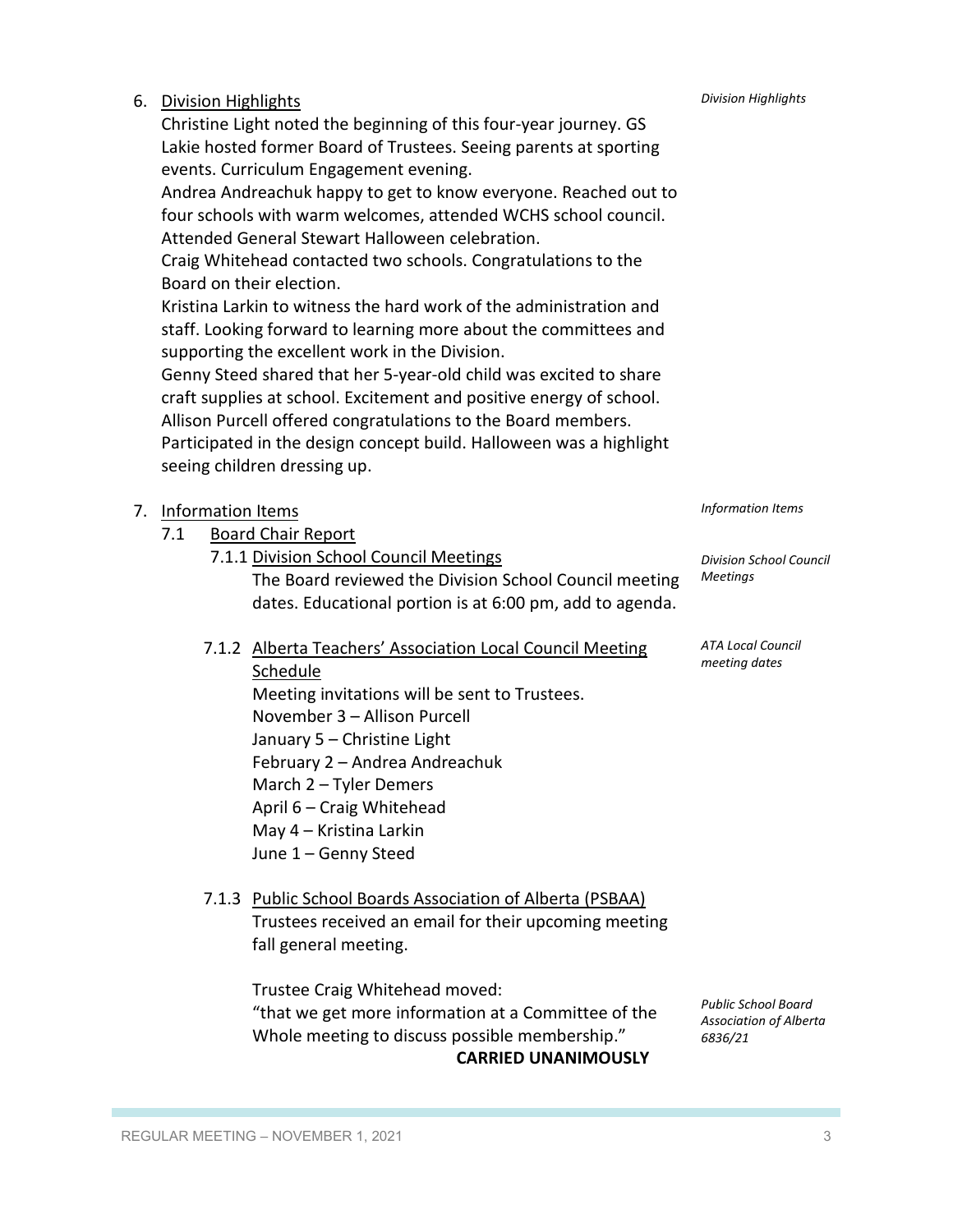| 7.2                  |       | <b>Associate Superintendent Reports</b>                                                                                                                                                                                                                                                                                                                                                                                                                                                     | Associate                                                             |
|----------------------|-------|---------------------------------------------------------------------------------------------------------------------------------------------------------------------------------------------------------------------------------------------------------------------------------------------------------------------------------------------------------------------------------------------------------------------------------------------------------------------------------------------|-----------------------------------------------------------------------|
|                      |       | 7.2.1 Business and Operations<br>Associate Superintendent Christine Lee provided a<br>written Business and Operations report. It is<br>recommended that parents get the My Bus Stop app.                                                                                                                                                                                                                                                                                                    | Superintendent<br>Reports<br><b>Business</b> and<br><b>Operations</b> |
|                      |       | Trustee Christine Light moved:                                                                                                                                                                                                                                                                                                                                                                                                                                                              |                                                                       |
|                      |       | "to extend the regular Board meeting beyond 6:00 pm."<br><b>CARRIED UNANIMOUSLY</b>                                                                                                                                                                                                                                                                                                                                                                                                         | Meeting extension<br>6837/21                                          |
|                      |       | 7.2.2 Instructional Services<br>Associate Superintendent Morag Asquith provided a<br>written Instructional Services report. Addition of<br>October 25, Administrators continued their work on<br>Anti-Racism/Anti-Oppression. Thank you to Grade $1 - 3$<br>teachers, Karen, Bev & Michaela for their work getting<br>the COVID gap intervention funding data together. We<br>want teacher-delivered intervention programming.<br>Further assessment in Grade 1 will take place in January. | <b>Instructional Services</b>                                         |
|                      |       | 7.2.3 Human Resources<br>Associate Superintendent Mike Nightingale provided a<br>written Human Resources report. The % of capacity at<br>each school will be provided at the next meeting.                                                                                                                                                                                                                                                                                                  | <b>Human Resources</b>                                                |
| 7.3                  |       | <b>Public Forum Response</b><br>The public forum response was included in the agenda.                                                                                                                                                                                                                                                                                                                                                                                                       | <b>Public Forum Response</b>                                          |
| 7.4                  | 7.3.1 | <b>Superintendent Reports</b><br><b>Board Priorities Report</b><br>Board Priorities were included in the agenda.                                                                                                                                                                                                                                                                                                                                                                            | Superintendent Report<br><b>Board Priorities</b>                      |
|                      | 7.3.2 | Donations and Support<br>Panago Pizza donations to Galbraith and Fleetwood.                                                                                                                                                                                                                                                                                                                                                                                                                 | <b>Donations and Support</b>                                          |
|                      | 7.3.3 | <b>Acknowledgements of Excellence</b><br>Nicholas Sheran Elementary School and WCHS were<br>showcased.                                                                                                                                                                                                                                                                                                                                                                                      | Acknowledgements of<br>Excellence                                     |
|                      | 7.3.4 | <b>Calendar of Events</b><br>Calendar dates were included in the agenda.<br>Nov 9 ASBA Trustee Orientation                                                                                                                                                                                                                                                                                                                                                                                  | Calendar of Events                                                    |
| 8.<br><u>Reports</u> |       |                                                                                                                                                                                                                                                                                                                                                                                                                                                                                             | Reports                                                               |